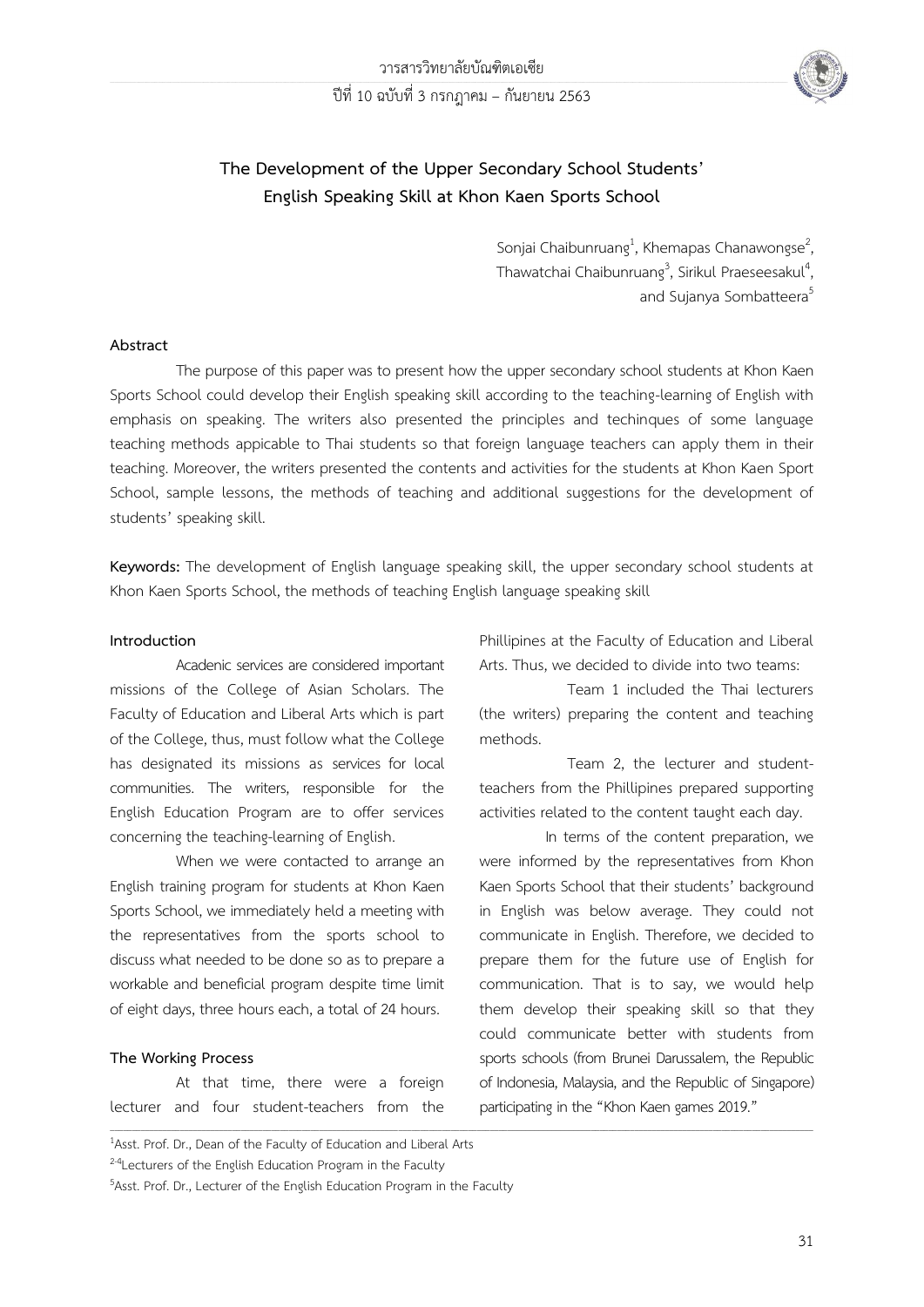

Once we had the content prepared, we searched and studied the methods for "English for Communication" with emphasis on the speaking skill. We would present some of principles of the method and the teaching techniques to be applied by other English teachers.

# **The Methods of English Teaching The Audio-Lingual Method**

This method, sometimes called the Michigan Method, was introduced to the teaching of structural linguistics by Charles Fries at the University of Michigan in the United States of America. Later on, Skinner's behavioral psychology was applied in teaching with the thought that the learners could learn from the conditions specified for learning.

# **The Essential Principles of the Method**

 1. The teacher must determine and believe that the learners should automatically be able to use the target language.

 2. The teacher must lead the teachinglearning process. The teacher must be a good role model.

 3. The learners should imitate the teacher on what they have heard, and should be able to respond immediately.

 4. Vocabulary, sentence structures, and speaking should be introduced in the conversational patterns, from the simpler to the more difficult ones, with the emphasis on the pronunciation and grammatical patterns.

 5. For the grammatical structure, the learners can learn from the samples given.

 6. What is related to foreign cultural concerns can be found in the conversations e.g. the conversations on daily life.

 7. Language skills are presented in order: listening, speaking, reading, and writing (specified in the conversation).

 8. The language used in class is the target language, not the native language of the learners.

# **Teaching Techniques**

# 1. **Dialog Memorization**

The learners listen to and read along the conversation silently. Then practice the conversation between the two partners:

1.1 The teacher and the whole class

1.2 Half of the class as A, and the other half as B

1.3 Pair work between Student A and Student B (after dialog memorization)

## 2. **Backward Build-up Drill**

If the sentences in the conversation are long, the teacher should divide each one into parts for the learners to practice one at a time. Let them practice from the end of the sentence to the front until they remember it all (the whole sentence). Try to encourage the learners to pronounce words native-like.

## 3. **Repetition Drill**

Let the learners quickly and correctly repeat after the teacher.

# 4. **Chain Practice**

Let the learners speak, one at time. The teacher may ask one student, and then let that student ask another student after giving the teacher the answer. Let the learners answer and ask questions like a chain. At the same time, the teacher can cheek each individual's pronunciation.

5. Single-slot Substitution Drill

5.1 The teacher says one sentence from the conversation

 5.2 The teacher says one word or phrase.

 5.3 The learners repeat the sentence after the teacher. Then substitute the word or phrase the teacher said later in the original sentence properly.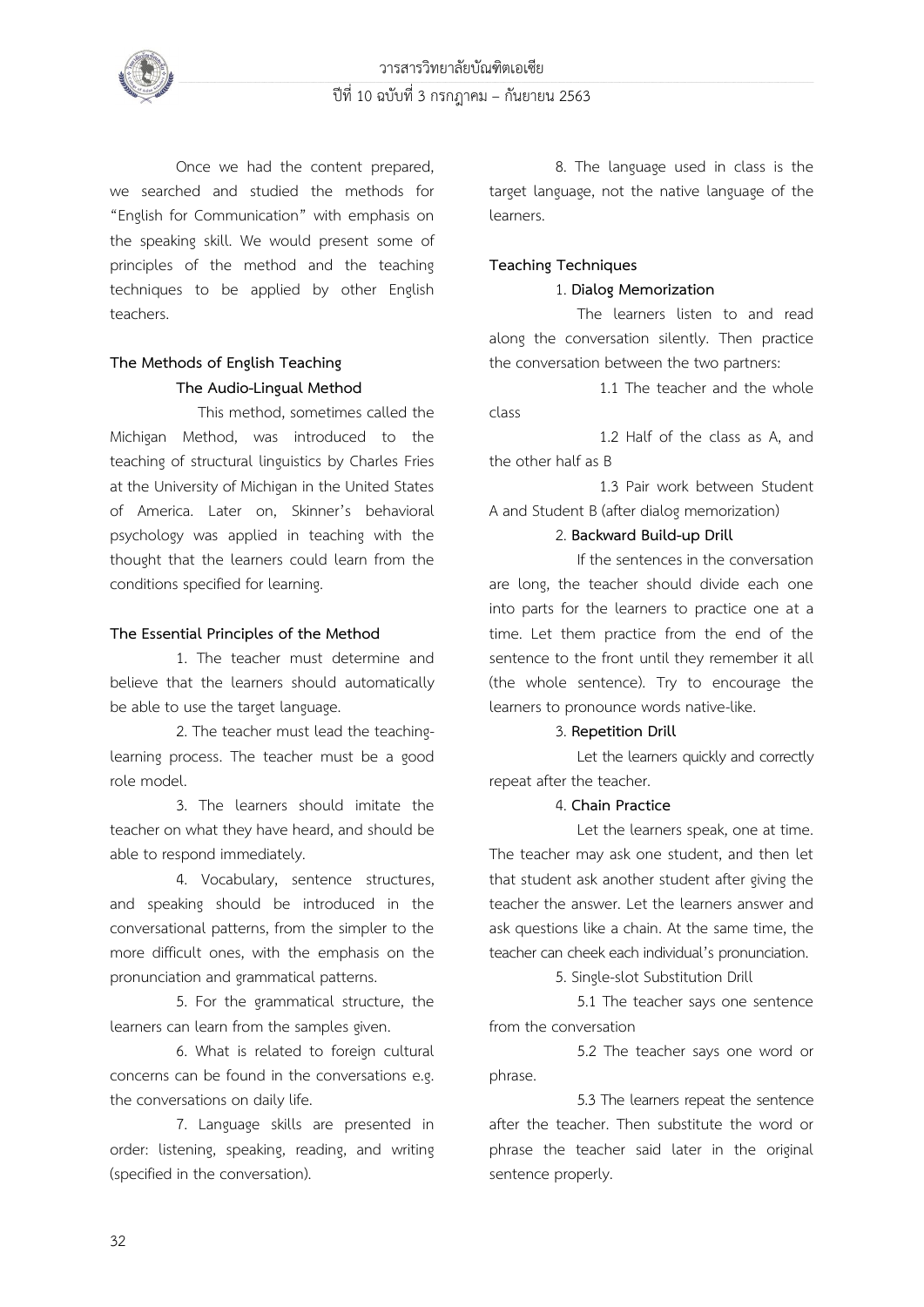

### 6. **Multiple-slot Substitution**

The teacher gives several phrases to the students to properly substitute them in the dialog. However, the teacher should give one at a time for the students to replace a word or phrase in the dialog. The students may have to make some changes in the original sentence, e.g.a change concerning the subject-verb agreement. Then let the students say the new sentence.

#### 7. **Transformation Drill**

 The teacher gives one sentence for the students to change in to a new pattern. For example,

7.1 an affirmative sentence  $\rightarrow$ 

a negative

7.2 an affirmative sentence  $\rightarrow$ 

a question

7.3 an active voice  $\rightarrow$  a passive

voice

7.4 a direct speech  $\rightarrow$  an indirect / reported

8. **Question-and-answer Drill**

8.1 The teacher asks questions, and asks the students to quickly respond.

 8.2 Let the students practice asking questions.

#### 9. **The Use of Minimal Pairs**

 9.1 The teacher gives examples of minimal pairs with a different sound such as pillpeel, ship-sheep, chin-shin.

 9.2 Let the students practice pronouncing each pair. (They can look for more word pairs, and practice pronouncing them together.)

#### 10. **Complete the Dialog**

10.1 The teacher deletes some words from the dialog.

 10.2Let the students fill in the missing words, and practice speaking.

#### **CLT: Communicative Language Teaching**

The concept of language for communication is that learners must have communicative competence. They must know what to say, to whom they must say, and when to say it. That is to say, they must know how to use the language appropriately.

#### **The Principles of CLT**

1. The teacher should help the learners communicate in the target language. Let them know that the language has a variety of forms and functions, and one can have different functions.

2. The forms of language presented to the learners should be from a simple one to a more difficult one. For instance, the language used in making a request should be from "Would you … ? Could you …?" to "I wonder if you would mind … ."

3. The teacher acts as the facilitator in a language class. Therefore, he or she should organize or set up situations in which the learners could use the language in communication.

4. While working on the activities organized, the teacher can also act as a consultant giving advice to the learners, checking their performance, and, if possible, joining their activities.

5. The teacher can note down the learners' mistakes for later correction.

6. The learners should try to make others understand what they are trying to communicate as much as possible; they must be responsible for their own study as much as they can.

7. Principal activities to be prepard for the learners can be in three forms: the information gap, the multiple choice, and the feedback. For other activities, the teacher may supervise some games, role plays, or problem solutions.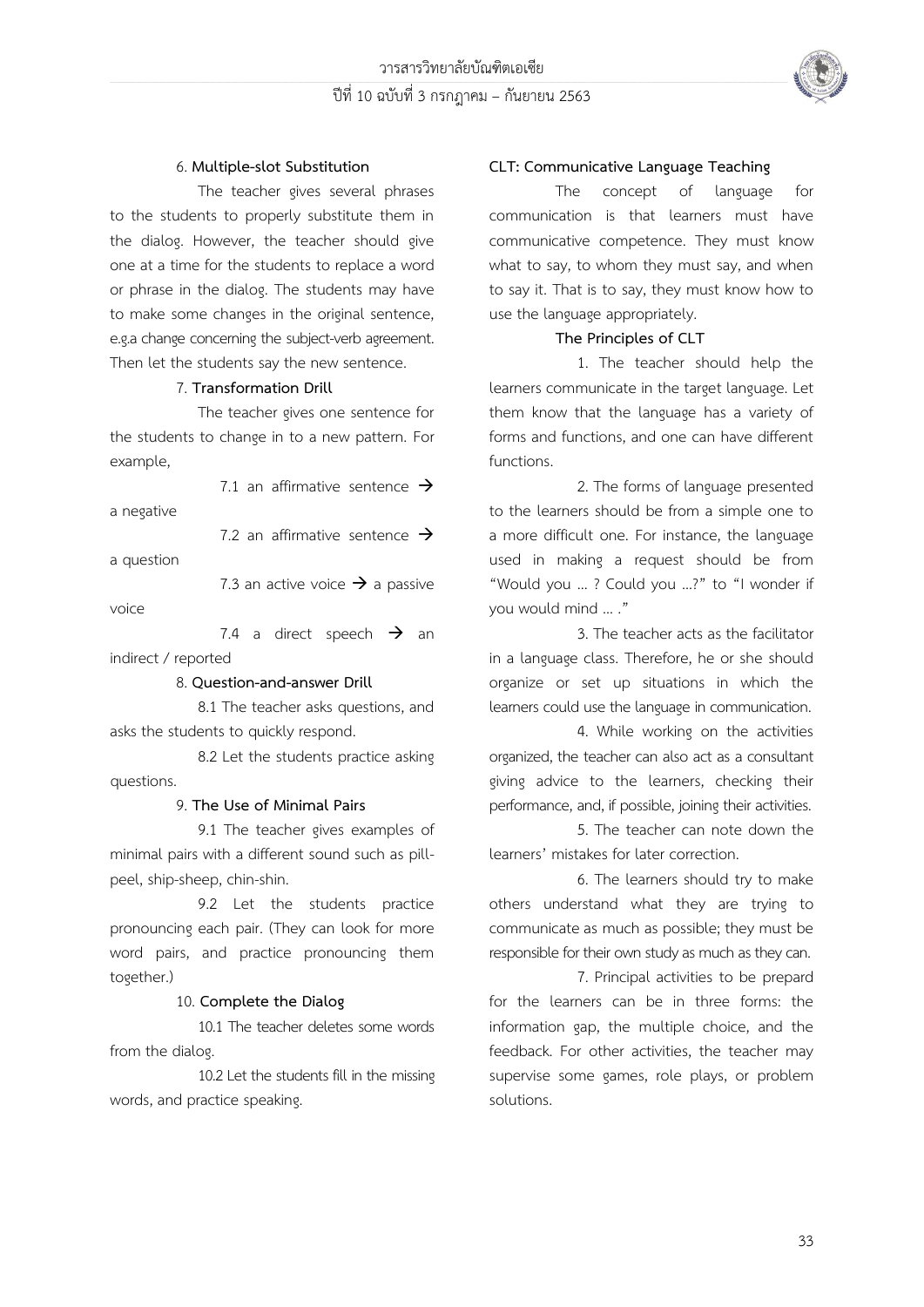

8. The teacher supervises small group activities so that the learners can share ideas, express opinions, and have interaction with each other and the teacher.

9. The learners' native language (Thai) can be used, if necessary. However, if possible, try to use the target language (English) when explaining how to work on activities, assigning homework, to make them realize that English is the language to be used in communication, not a subject they have to study.

#### **Teaching Techniques**

1. Use the instructional media actually used in the society, e.g. something from the newspapers, weather forecasts, menus, schedules, or parts of texts.

2. Let the learners scramble the given words or phrases and put them into sentences. They may be about what they have seen or never seen before. The teacher can also let them put the given sentences into a dialog.

3. Have a variety of activities for the learners to work on, e.g. filling in the blanks, choosing the right answer, expressing opinions, and telling a story from a picture.

4. Let the students organize role plays. They can be small group or individual work, or they can be anyone or anything they would like to be.

## **The Direct Method**

The fundamental concept of the Direct Method is that language is the medium used in speaking according to situations. The only means of communication must be the target language. In this case, it is English.

#### **Principal Principles of the Direct Method**

1. Pronunciation must be emphasized from the beginning.

2. In learning, vocabulary is more important than grammar.

3. The teacher is the one to lead classroom activities.

4. The teacher must used only English so as to make the learners relate their learning and think in English.

5. The learners must try to think and communicate in English in various situations, such as going shopping and doing some financial business at the bank.

6. The learners are like partners in the teaching-learning process.

7. The teacher supports the learners in learning how to use the language properly, both in speaking and writing according the cultures of the English speaking countries, not showing off his or her knowledge about the language.

8. The learners can learn about the grammatical structure by observing how it is used in the dialog; it will not be directly taught.

9. To correct the learners' mistakes, the teacher should try to help them learn how to correct their mistakes whenever possible.

#### **The Teaching Techniques**

1. When new words are introduced, proper pronunciation of the words must be correct and clear accompanying the use of such words in sentences. That is, the teacher must properly pronounce the words, convey the meanings in English only. He or she may use gestures, media which can be found easily nowadays. There is no need to translate the words into Thai.

2. Let the learners say the sentences using the words taught.

3. During the questioning-answering session, let the learners answer the questions in complete sentences in order to offer them a chance to practice using the new words.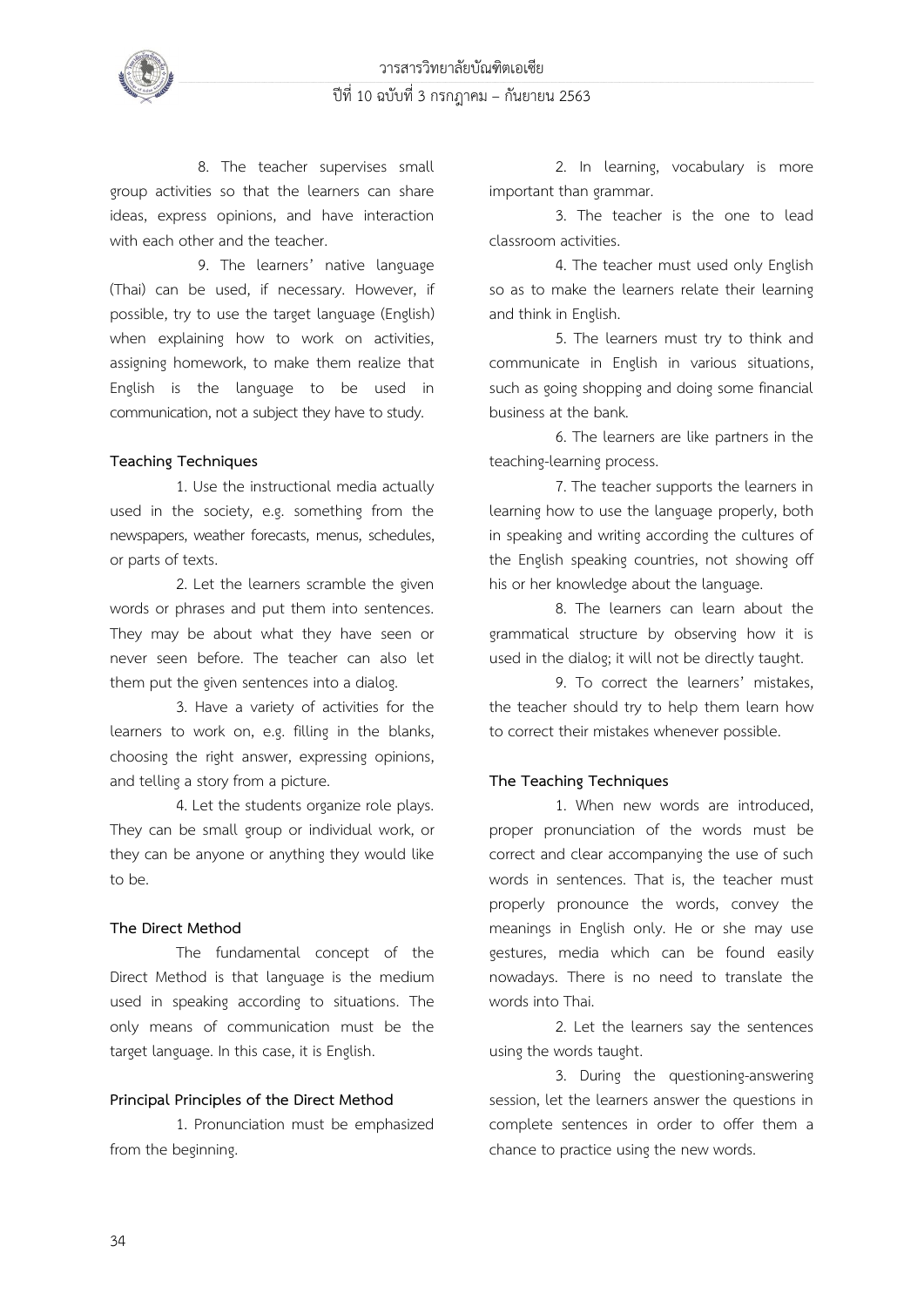

4. Provide the learners chances to ask questions in English. If they make mistakes, the teacher should ask the same questions properly, so the learners can repeat them and learn how to say them the way they should be.

5. The teacher asks each learner a question with correct grammar.

6. Let the learners ask their friends questions. However, the teacher must help correct them if they use incorrect questions or answers.

7. Activities for language practice may include fill-in-the-blanks practice, dictation, drawing a map or picture, and paragraph writing.

## **Desuggestopedia**

The concept of Desuggestopedia is that learners must get rid of the fear that they cannot do it; they cannot accomplish their goal. That is, they must get rid of their negative attitudes or the barriers to learning a foreign language. What can help them succeed in doing that is fine arts.

## **Fundamental Principles of Suggestopedia**

1. During the teaching-learning process, the teacher should support the learners with morale and encouragement to help them get rid of their fear of learning English. The teacher should help them feel relaxed, confident, and see that they can simply and naturally learn it.

2. Fine arts play an important role in brightening the classroom, making it delightful with pleasant atmosphere and classical or Baroque music.

3. The teacher is the classroom teacher whom the learners can trust and have confidence in.

4. Vocabulary is a must for the students to learn. Grammar is something they should know. However, the emphasis must be on the use of language for communication.

5. The interaction in class should be between the teacher and groups of learners at first. Later on, it can be between the teacher and an individual one. At the beginning, the learners do not have to give oral responses, or they can respond with some words they have learned. After they have learned more and more, they can give more oral responses.

6. In order to correct the learners' mistakes, the teacher must do it with a soft or gentle tone of voice.

7. The teacher can use the learners' native language (Thai), if necessary. He or she can translate difficult words or phrases for them.

# **The Teaching Techniques**

1. To create brightening, delightful and pleasant atmosphere, the teacher could have colorful posters—with grammar, something which is in a range of the lareners' interests, what is related to the dialogs taught, and the reading passages they are reading. The posters should be changed every two-three weeks, for the learners' can absorb what they have been learning and acquire peripheral learning.

2. The teacher can directly and indirectly reduce the learners' stressfulness via the sound of music and positive suggestions, give them mental support, confidence in themselves, and help them believe that they can definitely learn the language. For example, in teaching them a sample dialog, the teacher can follow the following steps:

2.1 The teacher reads the dialog in line with the music.

2.2 The learners listen to the teacher, read the dialog silently, and look at the translated versions while the teacher is reading.

2.3 The learners practice reading the dialog. If it is a long one, the teacher can assign them to speak/read as homework.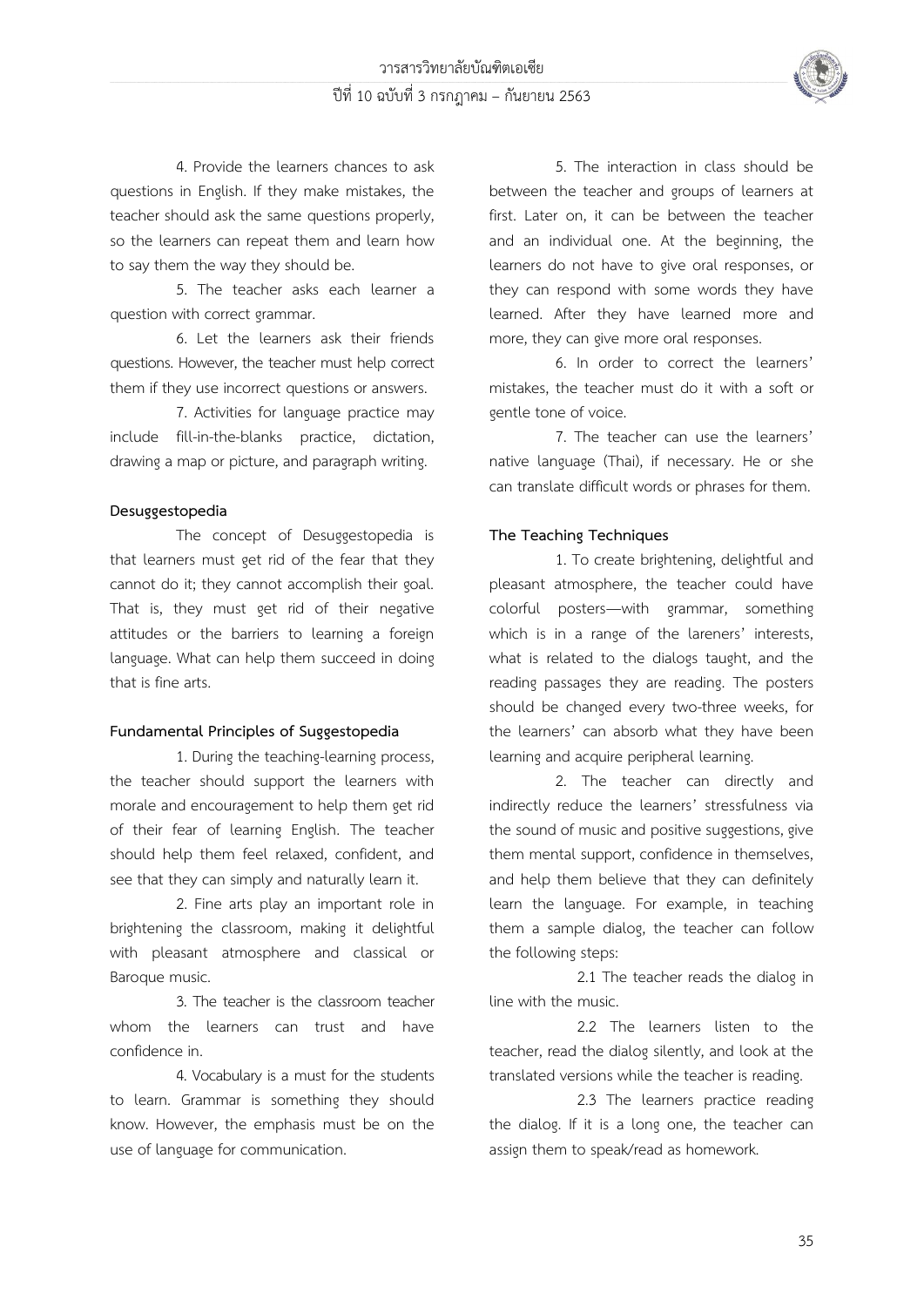

The teacher can organize some other relaxing activities, e.g. speaking/reading in terms of dramatization, playing language games, singing English songs, working on asking and answering questions, imaginative writing, role playing, and writing one's own dialog according to a given situation.

3. For dialog reading in class, the teacher may let each individual learner read or do group dialog reading dramatizing different moods suggested in the dialog such as the moods expressing sadness, anger, or joyfulness.

# **PPP/3P's: Presentation, Practice, and Production**

Actually this method of teaching is practical and beneficial for the beginning level.

## **Fundamental Principles of PPP**

1. For presentation, the teacher should arrange the context and situation appropriate for everyday language usge.

2. The teacher must explain, demonstrate, or use instructional media that can help make the learners understand the meanings of words and sentence patterns with the words, e.g. pictures, genuine or materials, or electronic media, and gestures.

3. For effective practice, the teacher should let the learners listen to the words and sentences several times. Then let them pronounce the words and read the sentences aloud.

4. In terms of usage, the teacher should let the learners think of the sentence

patterns they have learned. Then speak out their own sentences based on those sample ones.

# **The Teaching Techniques**

1. When presenting vocabulary, the teacher properly and clearly pronounce each word several

times and show each instructional medium to give the meaning of the word.

2. Ask the learners to repeat both the word and the sentence

3. Other new words can be presented in the same way.

4. Encourage the learners to use the words they have learned in sentences:

 4.1 The teacher points to the genuine or the real object, and asks the learners to say the sentence. This can be done for the whole class to say it or individually.

 4.2 Ask each learner to point to the thing and say the sentence.

# **Some Sample Contents and Exercises for Khon Kaen Sports School Students**

The lessons offered at Khon Kaen Sport School were designed for the students to

1. learn how to use English more, and

2. communication in English better.

Each day of teaching, there were teaching materials, instructional aids such as a visualizer, PowerPoint, songs in English, video clips, lotteries, and fun activities e.g. games and dance at the end of each lesson.

## **1. Getting to know each other**

(Since it was the first lesson, the teacher asked the students to say a word of greeting like "Hello/Hullo," or "Good morning" before introducing oneself.)

- I am \_\_\_\_\_\_(Full name)
- I'm \_\_\_\_\_\_\_\_\_\_\_\_\_\_\_\_\_\_\_\_\_\_\_\_\_\_\_\_\_\_\_\_\_\_\_\_\_\_\_\_\_\_\_\_\_\_\_\_\_\_\_\_\_\_\_\_\_\_\_\_\_\_\_\_.
- My name is \_\_\_\_\_\_\_\_\_\_\_\_\_\_\_\_\_\_\_\_\_\_\_\_\_\_\_\_\_\_\_\_\_\_\_\_\_\_\_\_\_\_\_\_\_\_\_\_\_\_\_\_\_\_\_\_\_.
- My name's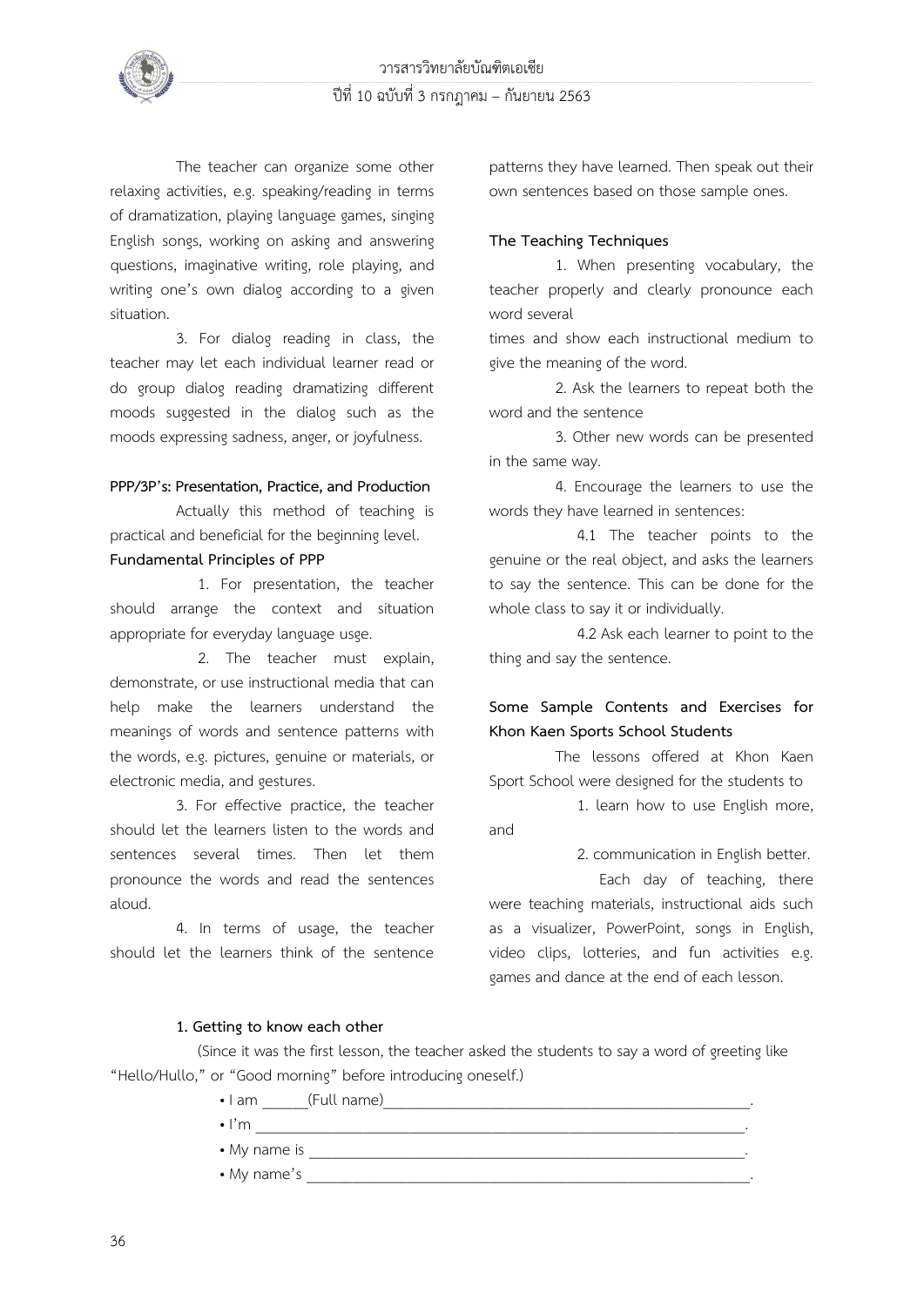# ปีที่ 10 ฉบับที่ 3 กรกฎาคม – กันยายน 2563



(Tell the students to choose only one sentence and continue with the next sentences.)

- You may/can call me \_\_\_\_\_\_(nickname)
- $\bullet$  I'm in grade

(The teacher and assistants introduced themse/ves as examples. before letting the students introduce themselves.)

# **2. Greetings**

• Hi/Hey. (to greet someone whom we know very well) (This should be noted that it is impolite to greet a forener this way. It sounds very rude.)

- Hello/Hullo. (a friendly way to greet someone)
- Good morning. (to greet someone in the morning)

• Good afternoon. (to greet someone after 12:00 noon or in the afternoon)

• Good evening (to greet someone after six o'clock in the evening) (It should also be noted not to say "Good night" when meeting someone even in the late evening.)

And if we have time to carry on a conversation, we can use the following phrases and sentences to respond to the greeting:

- I'm fine. Thank you. And you?
- Fine, thanks. And yourself?
- I'm good. Thank you. How about
- you?

# **Exercises**

(1) Complete the dialog with proper words.

Tom: Hi, Mike. How \_\_\_\_\_\_\_\_\_\_\_\_\_ \_\_\_\_\_\_\_\_\_\_\_? Mike: Pretty \_\_\_\_\_\_\_\_\_\_\_\_\_\_\_, thanks. And \_\_\_\_\_\_\_\_\_\_\_\_\_\_\_\_? Tom: Tom: Tom: birthday today. Mike: Oh, \_\_\_\_\_\_\_\_\_\_\_\_\_ \_\_\_\_\_\_\_\_\_\_\_\_\_\_. Tom: Thank Fig. 2014 (2) What would you say if …?

a. someone says something to you, but you don't hear all of it

 $\frac{1}{2}$  ,  $\frac{1}{2}$  ,  $\frac{1}{2}$  ,  $\frac{1}{2}$  ,  $\frac{1}{2}$  ,  $\frac{1}{2}$  ,  $\frac{1}{2}$  ,  $\frac{1}{2}$  ,  $\frac{1}{2}$  ,  $\frac{1}{2}$  ,  $\frac{1}{2}$  ,  $\frac{1}{2}$  ,  $\frac{1}{2}$  ,  $\frac{1}{2}$  ,  $\frac{1}{2}$  ,  $\frac{1}{2}$  ,  $\frac{1}{2}$  ,  $\frac{1}{2}$  ,  $\frac{1$ 

- Pretty good. Thanks. And you?
- I'm OK. How about you?

# **Sample greetings**

- (1) A: Hi. How are you?
	- B: I'm fine. Thank you. And you? A: Fine. Thanks.
- (2) A: Good morning. How's it going? B: Pretty good. How about you? A: I'm good. …

# **3. Special expressions**

 • Excuse me./Pardon me. (before interrupting someone, or when someone says something to you, but you can' hear it all)

 • Cheers. (to celebrate a special occasion, to propose a toast)

• Good luck. (as a blessing)

 • Congratulations. (to show we are happy or pleased with someone's success)

- Happy brithday.
- Merry Christmas.
- Happy New Year.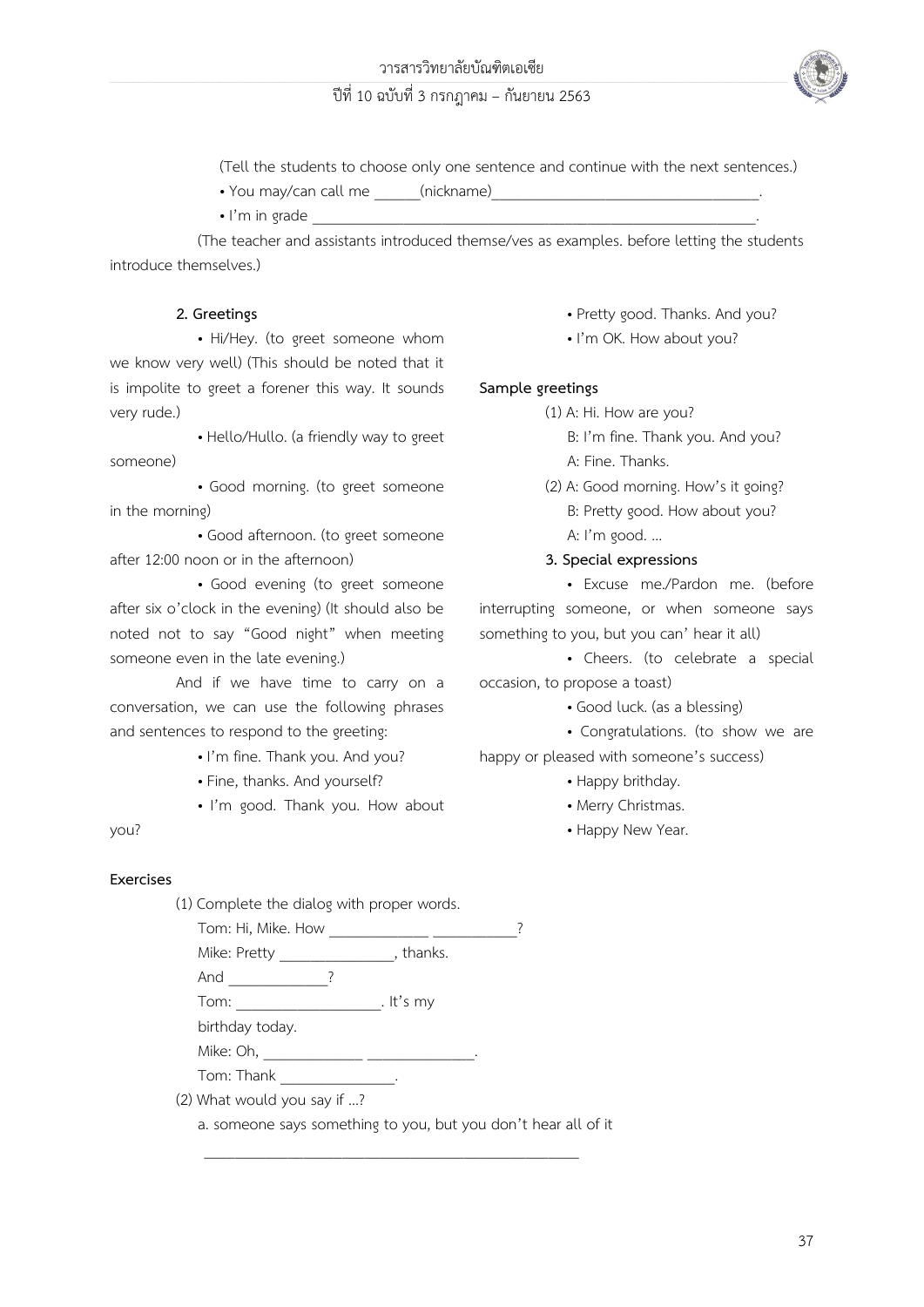

วารสารวิทยาลัยบัณฑิตเอเซีย ปีที่ 10 ฉบับที่ 3 กรกฎาคม – กันยายน 2563

 b. a friend tells you he or she has got an A in English  $\frac{1}{2}$  ,  $\frac{1}{2}$  ,  $\frac{1}{2}$  ,  $\frac{1}{2}$  ,  $\frac{1}{2}$  ,  $\frac{1}{2}$  ,  $\frac{1}{2}$  ,  $\frac{1}{2}$  ,  $\frac{1}{2}$  ,  $\frac{1}{2}$  ,  $\frac{1}{2}$  ,  $\frac{1}{2}$  ,  $\frac{1}{2}$  ,  $\frac{1}{2}$  ,  $\frac{1}{2}$  ,  $\frac{1}{2}$  ,  $\frac{1}{2}$  ,  $\frac{1}{2}$  ,  $\frac{1$ 

 $\frac{1}{2}$  ,  $\frac{1}{2}$  ,  $\frac{1}{2}$  ,  $\frac{1}{2}$  ,  $\frac{1}{2}$  ,  $\frac{1}{2}$  ,  $\frac{1}{2}$  ,  $\frac{1}{2}$  ,  $\frac{1}{2}$  ,  $\frac{1}{2}$  ,  $\frac{1}{2}$  ,  $\frac{1}{2}$  ,  $\frac{1}{2}$  ,  $\frac{1}{2}$  ,  $\frac{1}{2}$  ,  $\frac{1}{2}$  ,  $\frac{1}{2}$  ,  $\frac{1}{2}$  ,  $\frac{1$ 

 $\frac{1}{2}$  ,  $\frac{1}{2}$  ,  $\frac{1}{2}$  ,  $\frac{1}{2}$  ,  $\frac{1}{2}$  ,  $\frac{1}{2}$  ,  $\frac{1}{2}$  ,  $\frac{1}{2}$  ,  $\frac{1}{2}$  ,  $\frac{1}{2}$  ,  $\frac{1}{2}$  ,  $\frac{1}{2}$  ,  $\frac{1}{2}$  ,  $\frac{1}{2}$  ,  $\frac{1}{2}$  ,  $\frac{1}{2}$  ,  $\frac{1}{2}$  ,  $\frac{1}{2}$  ,  $\frac{1$ 

c. you meet your friends on Christmas Eve

d. you see your friend on New Year's Day

## **Methods of Teaching**

The teachers applied the fundamental principles and techniques of teaching from those presented earlier in this paper by applying what was applicable and appropriate for the students at Khon Kaen Sports School. In other words, the teacher did not use only one method of teaching; we mixed them into "Eclectic Method or Eclecticism."

1. Presentation Session

1.1 The teacher (the one to present the lesson) proounced words, expressions, and sentences which sounded natural for communication in English as good role models for the students. Some Thai was used to help them have a better understanding of what was presented. Instructional aids weer also used.

1.2 While the teacher was speaking or explaining each point, the students could read the text along silently, and they could read what was translated or explained in Thai (if any).

2. Practice Session

The teacher gave mental support to the students, explaining to them that if they wanted to be good at another language, they would have to practice, practice, and practice. (Practice makes perfect.)

2.1 The whole class repeated after the teacher. Next the students practiced in small groups with some help from the teacher. Then they did it in pairs.

2.2 The students presented the dialogs they had learned in class. The teacher helped correct the mistakes, emphasizing that they could learn from their mistakes.

3. Practical Language Usage Section

The students worked on the ecercises: filling in words to complete sentences, answering questions with short answers and complete sentences, writing their own dialogs imitating the sample ones, and the vocabulary they had learned.

4. "Let's have fun in our English class."

About 45 minutes each day, at the end of each class, the students would do fun activities related to the lessons taught such as singing English songs, dancing along the video clips, playing questioning - answering games, guessing games, and team games accumulating points for the last day of the course. The team with the highest points would receive a prize.

#### **The Assessment of the Course**

1. The results of the post-test revealed that its average score was higher than that of the pre-test. (The lowest pre-test score was points; the highest was 23 points. The average was 17.23 while the lowest post-test score was 18, and the highest was 31; the a verage was 23.25.)

2.Their speaking performance evaluated by the teachers and the student-teachers was at a very satisfactory level.

3. From the teachers' and the studentteachers' overall observation, the students could understand what they had to do, follow the instructions correctly, answer all the questions, and have a lot of fun.